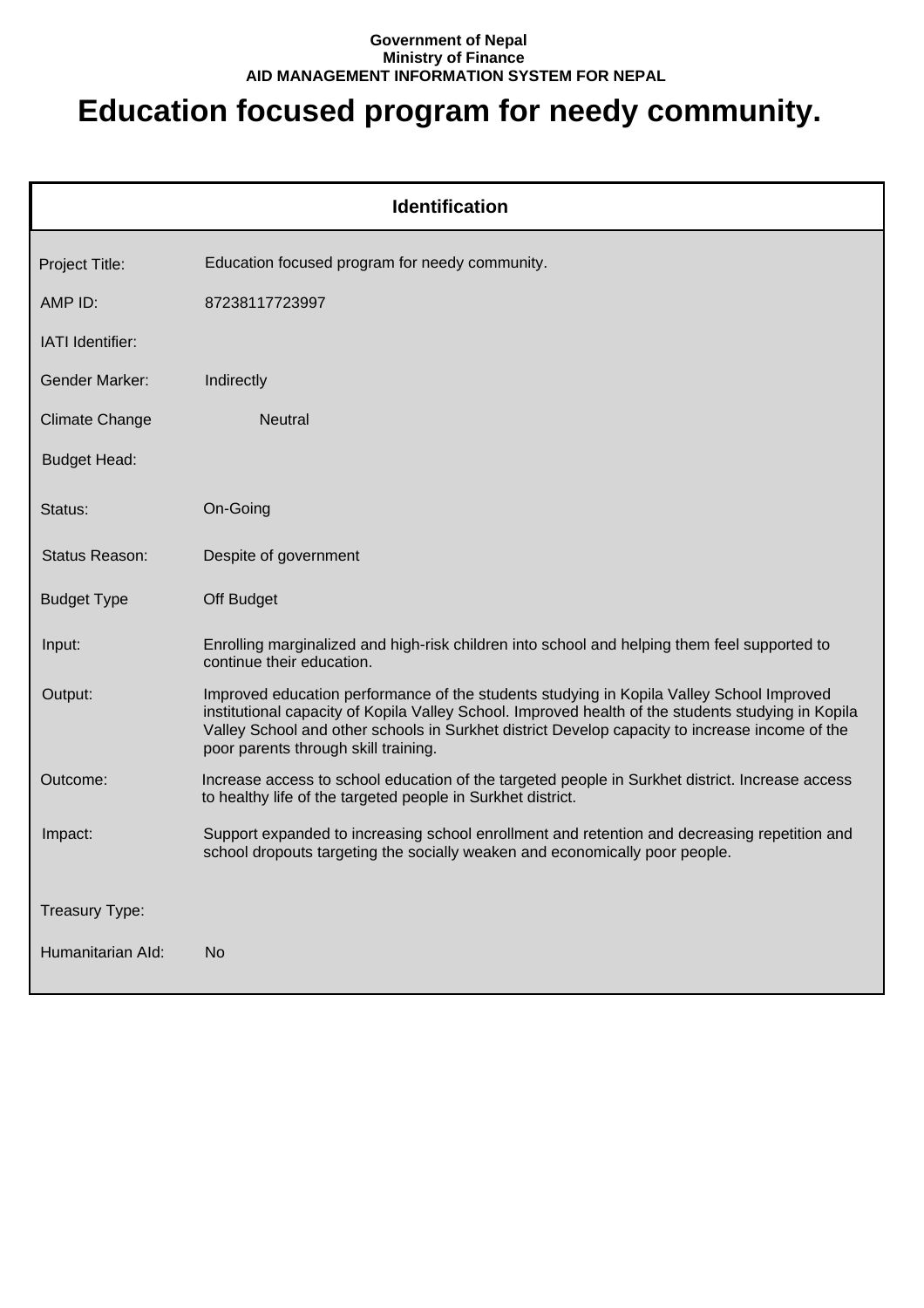| Location        |            |
|-----------------|------------|
| Location        | Percentage |
| Karnali Pradesh | 100.0%     |

| <b>National Plan</b>                                                         |            |
|------------------------------------------------------------------------------|------------|
| Program                                                                      | Percentage |
| [Education ] [Social Development Policy ] [National Development Plan (NDP) ] | 100.0%     |

| <b>Sector</b>                           |            |
|-----------------------------------------|------------|
| Sector                                  | Percentage |
| Nepal Sector Classification EDUCATION 0 | 100.0%     |

| <b>Implementing/Executing Agency</b>          |        |  |
|-----------------------------------------------|--------|--|
| Donor                                         |        |  |
| <b>Blinknow Foundation Nepal</b>              | 0.0%   |  |
| <b>Responsible Organization</b>               |        |  |
| Ministry of Education, Science and Technology | 100.0% |  |
| <b>Executing Agency</b>                       |        |  |
| <b>Blinknow Foundation Nepal</b>              | 100.0% |  |
| <b>Implementing Agency</b>                    |        |  |
| <b>NGOs</b>                                   | 0.0%   |  |

| <b>Funding</b>                   |                       |                    |                               |            |                     |
|----------------------------------|-----------------------|--------------------|-------------------------------|------------|---------------------|
| Transaction<br>Date              | Type of<br>Assistance | Mode of<br>Payment | Post Earthquake<br>Assistance | Commitment | <b>Disbursement</b> |
| <b>Blinknow Foundation Nepal</b> |                       |                    |                               |            |                     |
| <b>UNDISBURSED BALANCE</b>       |                       | null               |                               |            |                     |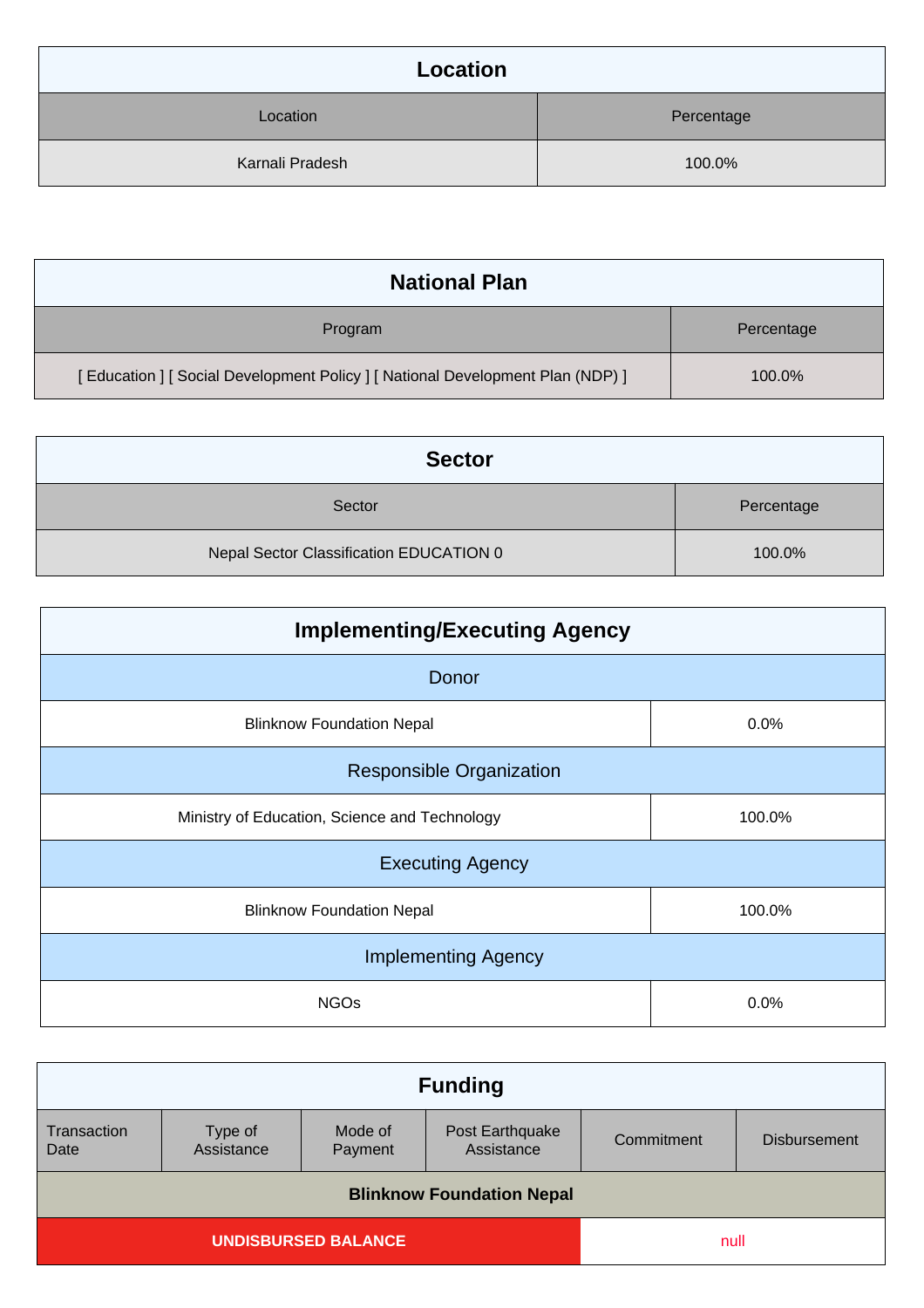| Transaction<br>Date               | Type of<br>Assistance | Mode of<br>Payment    | Post Earthquake<br>Assistance | Commitment | <b>Disbursement</b> |
|-----------------------------------|-----------------------|-----------------------|-------------------------------|------------|---------------------|
|                                   |                       |                       | <b>Actual</b>                 |            |                     |
| 2/20/2018                         | Grant Aid             | <b>Direct Payment</b> | No                            | 5,547,026  |                     |
| 12/31/2019                        | Grant Aid             | <b>Direct Payment</b> | No                            |            | 453,919             |
| 6/30/2020                         | Grant Aid             | <b>Direct Payment</b> | No                            |            | 639,286             |
| Total                             |                       |                       | 5,547,026                     | 1,093,204  |                     |
| Total (Blinknow Foundation Nepal) |                       |                       | 5,547,026                     | 1,093,204  |                     |
| <b>UNDISBURSED BALANCE</b>        |                       |                       | 4,453,822                     |            |                     |

| <b>Progress Achieved</b>       |
|--------------------------------|
| Progress Achieved:             |
| Key Problems:                  |
| Steps Taken to Solve Problems: |

| <b>Funding Information</b>        |              |  |
|-----------------------------------|--------------|--|
| <b>Total Actual Commitment</b>    | 5,547,026    |  |
| <b>Total Planned Commitment</b>   | $\mathbf 0$  |  |
| <b>Total Actual Disbursement</b>  | 1,093,205    |  |
| <b>Total Planned Disbursement</b> | $\mathbf{0}$ |  |
|                                   |              |  |